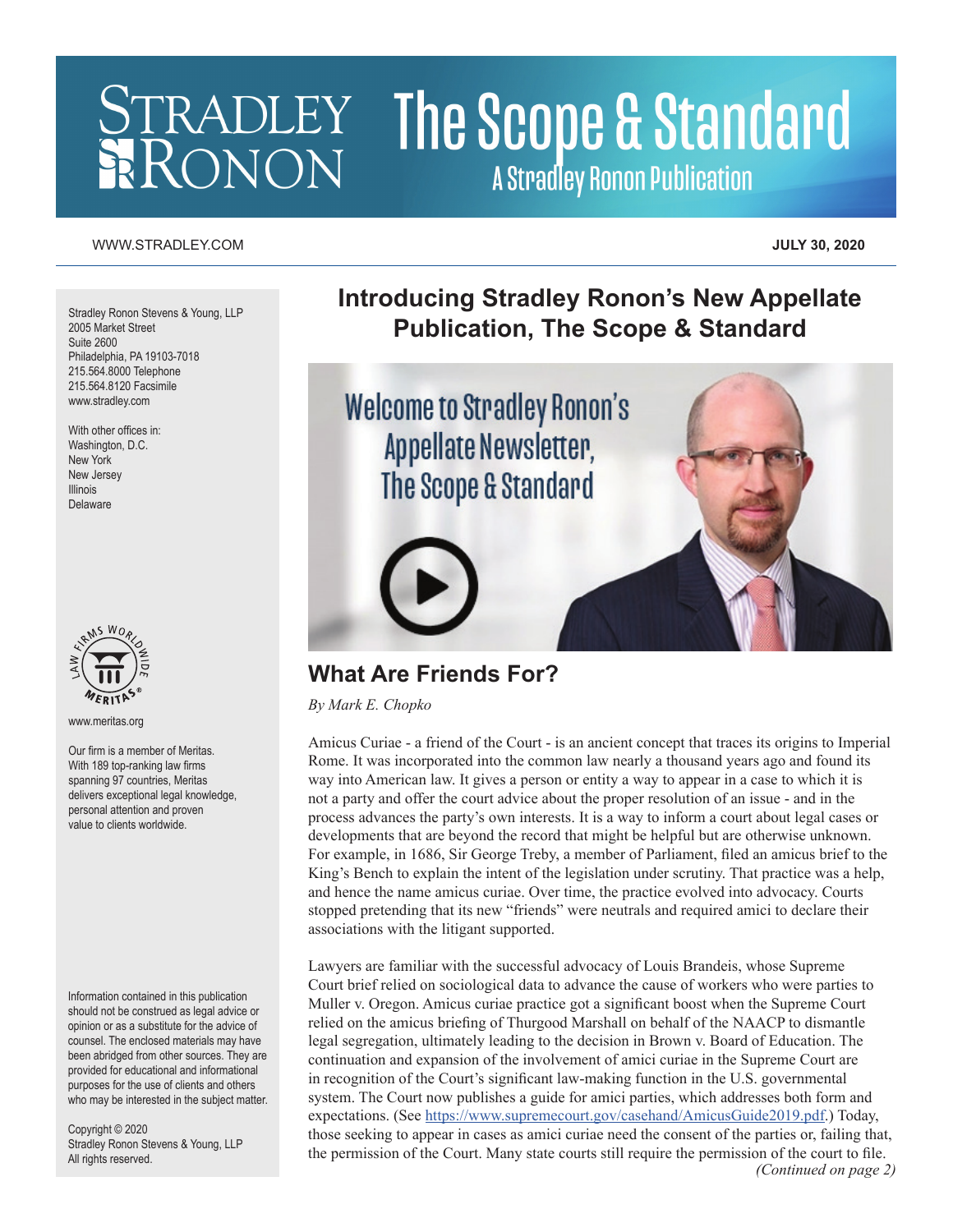Use of amicus briefs has ballooned over the last few decades. Prominent Supreme Court matters often attract dozens of such briefs on both sides of the merits. The Supreme Court Rule (37.1), however, adds caution for all contemplating that participation: "An amicus curiae brief that brings to the attention of the Court relevant matter not already brought to its attention by the parties may be of considerable help to the Court. An amicus curiae brief that does not serve this purpose burdens the Court, and its filing is not favored."

Keeping that caveat in mind, this article highlights the reasons why an organization can and should consider filing amicus briefs as part of its overall legal strategy.

- 1. To urge the right answer One of the principal benefits of an amicus filing is the opportunity to guide a court through the record and the law to reach what the filing party thinks is the correct answer, especially if the arguments and legal theories are not included in the parties' briefing. In a Supreme Court that sets a precedent (as opposed to following it), the court is often guided by well-reasoned views of amicus participants offering arguments complementing what the parties advance.
- 2. To highlight a case's importance Thousands of cases are filed every year in the U.S. Supreme Court seeking one of the coveted 70 or 80 slots for cases that will be argued and decided over the Court's Term. Some arrive with significant media attention and built-in importance. But many do not. An easy way to call attention to the importance of a case that might otherwise be overlooked is to have amicus support when the petition for certiorari is filed. Statistically, the Court grants review more often when there is amicus support. One can debate whether the support itself gives the case greater merit or simply is a way of flagging the petition for a second look. Either way, amicus support is a significant boost to the likelihood of the Court's review.
- 3. To advance an issue in the context or background of the case - Often an amicus participant can call a court's attention to



*For more information, contact Mark E. Chopko at 202.419.9410 or [mchopko@stradley.com.](mailto:mchopko%40stradley.com?subject=)*

issues outside the parties' arguments that help add color or context to the dispute. For instance, in cases involving the constitutionality of the death penalty for mentally infirm persons and juveniles, the religious community filed united amicus briefs to address the moral application of the Court's Eighth Amendment standard - whether punishment can be squared with "the evolving standards of decency that mark the progress of a maturing society." That was not an issue the parties could advance, but one the religious community was uniquely positioned to answer.

4. To advance the amici's own cause or case - Absent extraordinary circumstances, a Supreme Court often does not take a case involving a legal issue the first time that it arrives for review. Thus, an amicus party can call the court's attention to other cases that are on their way forward for possible Supreme Court review. And it educates the Court that the amicus participant's dispute will be worthy of review someday. So why not now?

The strategic use of amicus briefs by organizations can help an appellate court think about a case in a new way, lift an organization's own cause or dispute, or point the court in a new direction. Briefs that embrace these themes satisfy the substance of the Court's rule that an amicus participant should advance "relevant matter not already brought to its attention by the parties" rather than simply replicate a party's argument. When that happens, even the courts will concede it is good to have such a friend.

### **Appeals in the time of COVID-19**

*By Karl S. Myers*

The widespread pandemic shutdowns that swept the nation starting in mid-March did not spare appellate courts or practitioners. But like the rest of the legal profession, appellate judges and lawyers have adapted to the circumstances. Appellate business continues, albeit with a few new operating methods.

To be sure, some things have not changed – or maybe even got better. Much of an appellate judge's workday involves reading briefs and writing opinions. The same is true of law clerks.

Appellate practitioners similarly spend a good deal of their time in solitude, researching and analyzing the law in online databases, reviewing electronic case records, and writing briefs. Before, these activities happened in a law firm's offices. Now, they happen in a home office or maybe at the kitchen or dining room table. And wherever it happens, appellate opinion and brief writing always command blocks of uninterrupted time to get "in the zone" – that happy place where the words really flow. For some, working free of office distractions has been a boon for writing focus. And while there remains the need for collaboration, that already happened over the telephone at least some of the time. Now it always does.

*(Continued on page 3)*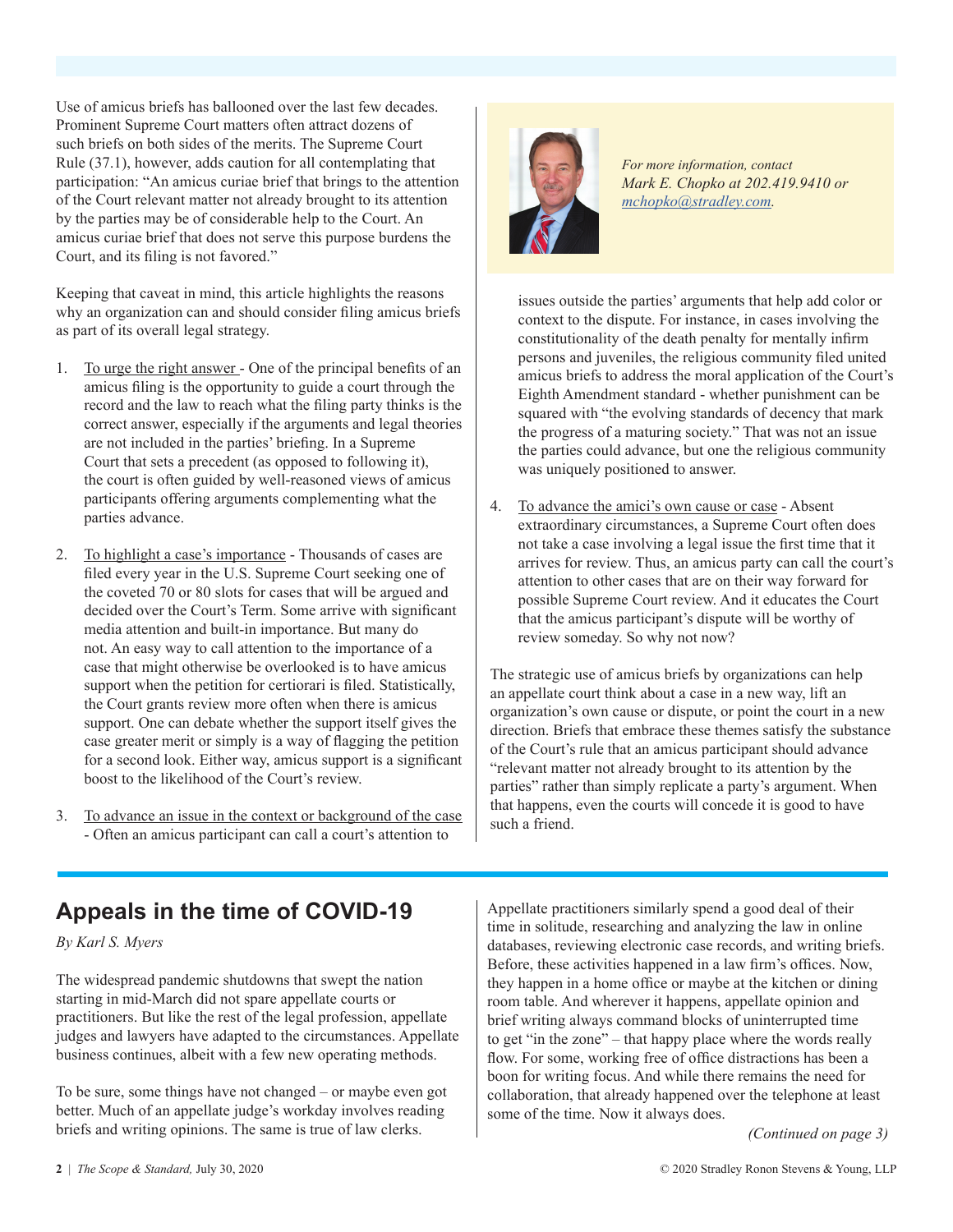#### **Appeals in the time of COVID-19**

*(Continued from page 2)*

Appellate courts also have been issuing opinions and accepting briefs mostly without interruption. These courts, by and large, already embraced modern technology before the pandemic. Most issue opinions and accept briefs electronically. So it has been opinion- and brief-writing as usual. Some courts entered general orders extending case and filing deadlines and suspended paper copy requirements. But aside from these modest changes, the written work has continued apace. Appellate courts – particularly mid-level error-correcting courts – always have a heavy burden of work, and they recognize the need to keep cases moving and avoid a backlog of inventory.

Oral advocacy has been a different story. Before the pandemic struck, appellate oral argument was almost universally a traditional, in-person exercise. (Notable exceptions include the late Third Circuit Judge Ruggero Aldisert, who participated by video monitor after he moved to the West Coast for health reasons.) When COVID-19 arrived, appellate courts at first canceled or postponed oral arguments. But the courts knew cancellation and indefinite postponement were not long-term solutions. So they began conducting proceedings by technical means. In the U.S. Supreme Court, that meant telephonic argument. The Pennsylvania Supreme and Commonwealth courts have conducted arguments over WebEx and live-streamed them on YouTube. The Pennsylvania Superior Court at first held argument by telephone, and then moved to video. Many appellate courts are using one or an amalgamation of these methods.

Techno-argument is not as good as the real thing. Judges and practitioners cannot see one another well – or at all. That makes it hard to pick up on non-verbal cues. People inadvertently talk over each other or leave themselves on mute. To assuage these problems, some courts, like the United States and Pennsylvania Supreme Courts, have their Chief Justices play the part of air traffic controller, calling on each justice for an allotted few minutes of one-on-one Q&A with the advocates. But these minor issues aside, electronic oral argument proceedings have gone surprisingly well. The Commonwealth Court has even conducted more than one original jurisdiction injunction proceeding over video. In those cases, the judge, court reporter, witness, and counsel each appeared in a single grid on YouTube.

For their part, practitioners have adapted by learning a series of electronic oral argument best practices and tips and tricks, like these:

- Mimic the in-person argument experience as much as possible. Stand for the argument. Buy a table-top lectern or make one from available furniture, books, or boxes – making sure that what you build is stable.
- Lay a towel on your work surface, and then put everything – telephones, stopwatches, briefs, and papers – on the towel. This limits ambient noise.



*For more information, contact Karl S. Myers at 215.564.8193 or [kmyers@stradley.com.](mailto:kmyers%40stradley.com?subject=)*

- Get a separate USB camera and microphone, or combo unit. Do not rely on your laptop camera. It is probably of less quality, and it depicts you from below – an unflattering angle. Place your camera in your eyeline, so it appears you are looking at the judges when you speak and not off in another direction.
- Avoid virtual backgrounds. They can distract and create a halo effect or obscure part of your head or face. Better to have a simple-looking wall or bookcase behind you. Also, check the lighting. If there are too many shadows or you appear in silhouette, consider repositioning yourself or the room lights or buying a lightbox.
- Use the quietest room in your home. Station your spouse or teenager (the latter may require a small fee) to serve as the front door "guard" to prevent FedEx or UPS drivers from knocking on the door or ringing the doorbell, sending Spot into a barking frenzy. Also, consider sending Spot and a family member out on a hike.
- Practice with a colleague for comfort and to test electric, battery, and WiFi connections and sound and video quality. Perhaps even connect with opposing counsel for a test. That way, you ensure neither of you will consume argument time or distract the court with technical problems.
- Dress as you would for in-person oral argument. Wear solid and neutral colors and avoid busy patterns. This will prevent excessive contrast, a pixellated look, or the appearance that the fabric of your clothing is moving.

Only time will tell if practitioners will need these best practices when things go back to normal (whatever "normal" might be). But given circumstances forced the appellate courts to adapt by using technology-assisted oral argument, many judges are now used to it. Some appellate judges are interested in keeping video arguments in the "toolbox" going forward. It is foreseeable that a court might use it in unusual circumstances – such as in an expedited case, where geography separates the participants, or if there is severe weather. It thus may be that these technological methods end up as permanent features of the appellate courts – not just temporary ones.